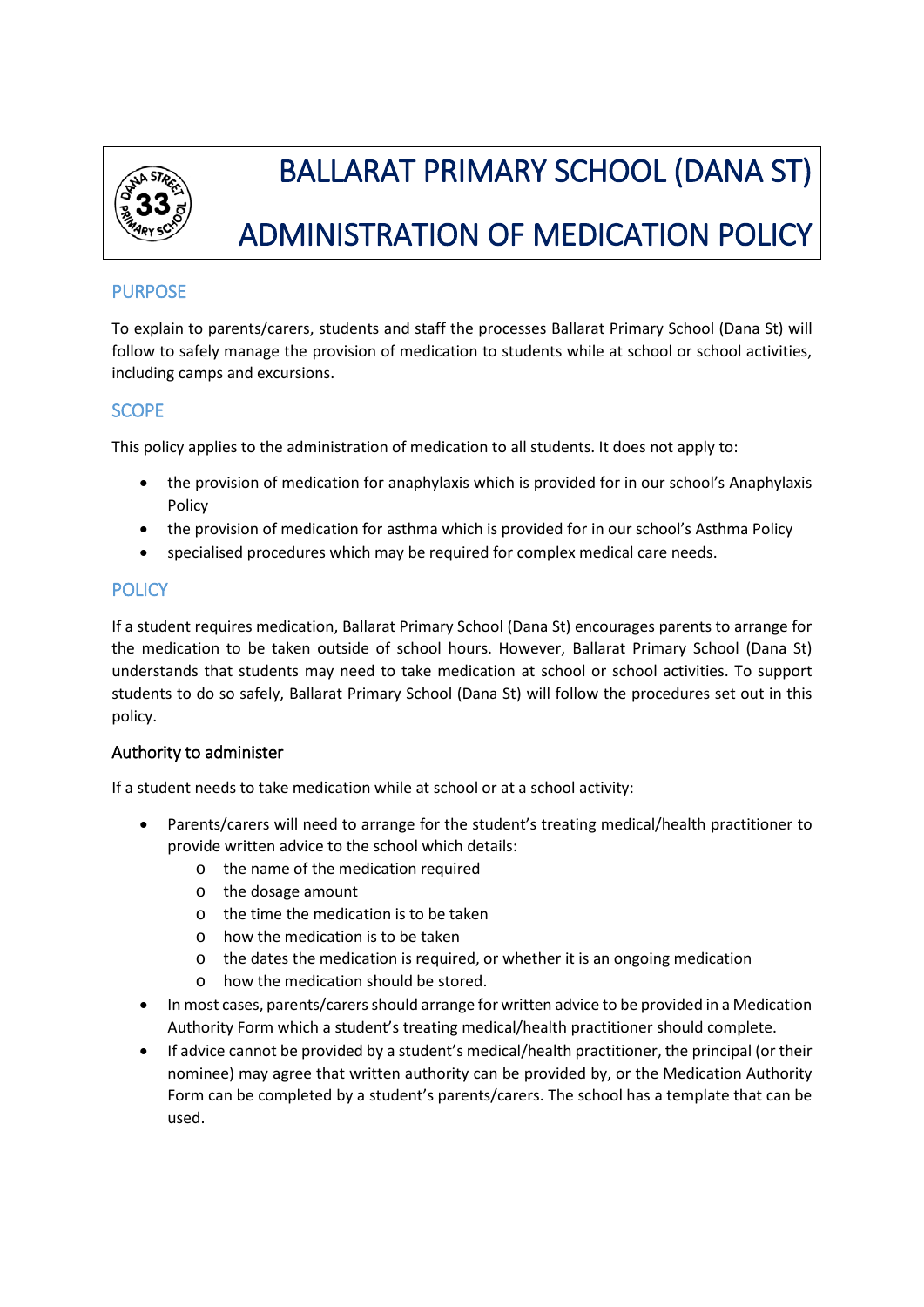The principal may need to consult with parents/carers to clarify written advice and consider student's individual preferences regarding medication administration (which may also be provided for in a student's Student Health Support Plan).

Parents/carers can contact office staff or principal for a Medication Authority Form.

## Administering medication

Any medication brought to school by a student needs to be clearly labelled with:

- the student's name
- the dosage required
- the time the medication needs to be administered.

Parents/carers need to ensure that the medication a student has at school is within its expiry date. If school staff become aware that the medication a student has at school has expired, they will promptly contact the student's parents/carers who will need to arrange for medication within the expiry date to be provided.

If a student needs to take medication at school or a school activity, the principal (or their nominee) will ensure that:

- 1. Medication is administered to the student in accordance with the Medication Authority Form so that:
	- the student receives their correct medication
	- in the proper dose
	- via the correct method (for example, inhaled or orally)
	- at the correct time of day.
- 2. A log is kept of medicine administered to a student.
- 3. Where possible, two staff members will supervise the administration of medication.
- 4. The teacher in charge of a student at the time their medication is required:
	- is informed that the student needs to receive their medication
	- if necessary, release the student from class to obtain their medication.

#### *Self-administration*

In some cases it may be appropriate for students to self-administer their medication. The principal may consult with parents/carers and consider advice from the student's medical/health practitioner to determine whether to allow a student to self-administer their medication.

If the principal decides to allow a student to self-administer their medication, the principal may require written acknowledgement from the student's medical/health practitioner, or the student's parents/carers that the student will self-administer their medication.

## Storing medication

The principal (or their nominee) will put in place arrangements so that medication is stored:

- securely to minimise risk to others
- in a place only accessible by staff who are responsible for administering the medication
- away from a classroom (unless quick access is required)
- away from first aid kits
- according to packet instructions, particularly in relation to temperature.